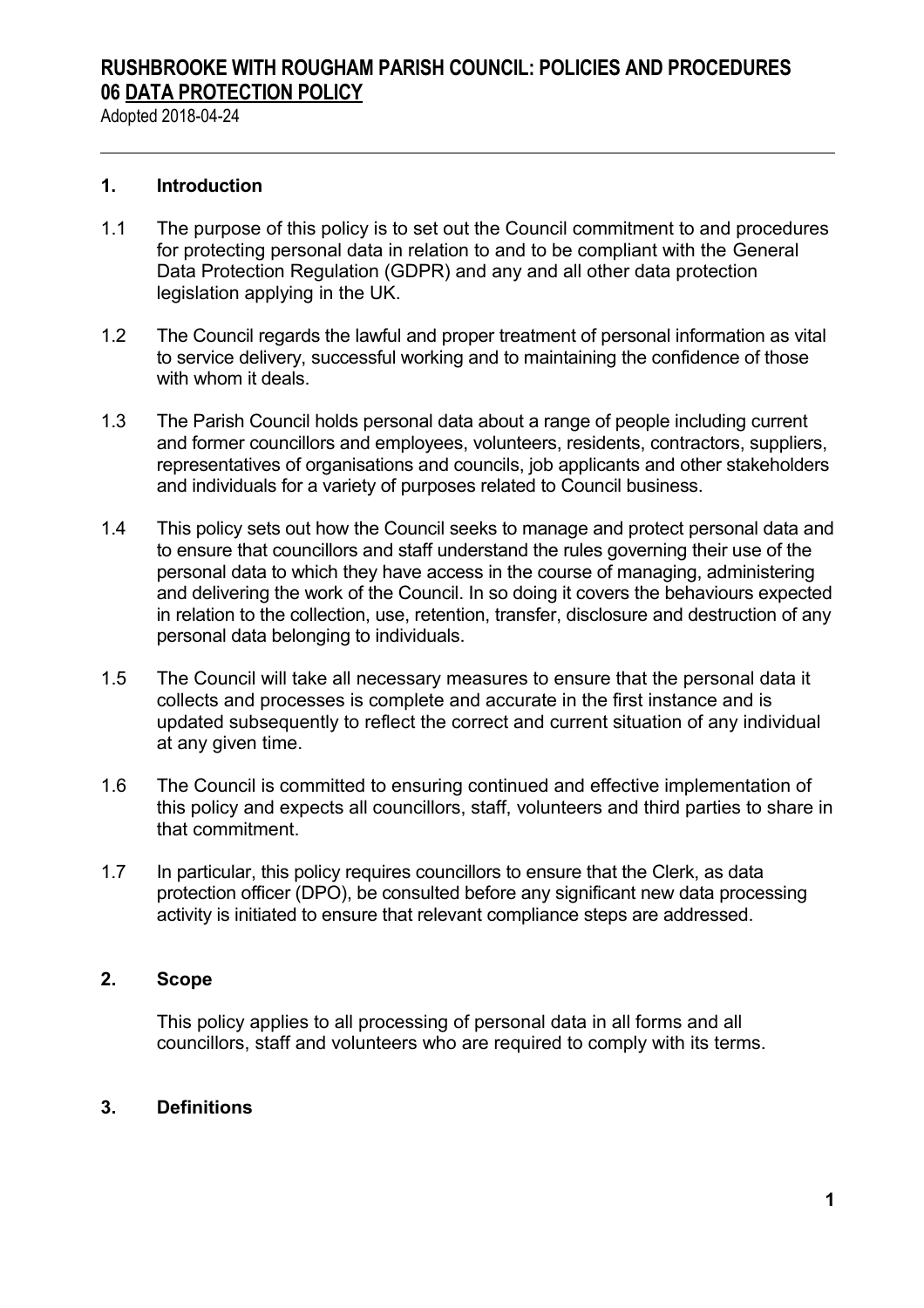Adopted 2018-04-24

**Anonymisation:** data amended in such a way that no individuals can be identified from that data (whether directly or indirectly) by any means or by any person.

**Consent:** any freely given, positive, specific, informed and unambiguous confirmation of the wishes of the data subject by which he/she, by a statement or by a clear affirmative action, signifies agreement to the processing of personal data relating to him/her for a particular purpose. Consent must be easy to withdraw and freely given, and provided on an opt-in basis rather than opt-out.

**Data Controller:** a natural or legal person, public authority, agency or other body which, alone or jointly with others, determines the purposes and means of the processing of personal data. Rushbrooke with Rougham Parish Council is a data controller and is responsible for ensuring compliance with the requirements specified in this policy.

**Data Processor:** a natural or legal person, public authority, agency or other body which processes personal data on behalf of a data controller.

**Data Protection:** the process of safeguarding personal data from unauthorised or unlawful disclosure, access, alteration, processing, transfer or destruction.

**Data Protection Authority:** an independent public authority responsible for monitoring the application of the relevant data protection regulation set forth in national law. In the UK, the Information Commissioner's Office (ICO).

**Data Protection Officer (DPO):** an officer required to be appointed by public authorities to inform and advise organisations about their obligations to comply with the GDPR and other data protection laws; to monitor compliance with the legislation and to be the first point of contact for both supervisory authorities and for individuals whose data is processed. For the Council the Clerk is the DPO and, thereby, has overall responsibility for the day-to-day implementation of this policy.

**Data Subject:** the identified or identifiable natural (living) person to whom the data refers and about whom the data is processed.

**Encryption:** the process of converting information or data into code to prevent unauthorised access.

**General Data Protection Regulation (GDPR):** European Union (EU) legal framework for the protection of personal data effective in the UK from 25 May 2018 (superseding the Data Protection Act 1998). Local councils must comply with its requirements.

**Identifiable Natural Person:** anyone who can be identified, directly or indirectly, in particular by reference to an identifier such as a name, an identification number, location data, an on-line identifier, or one or more factors specific to the physical,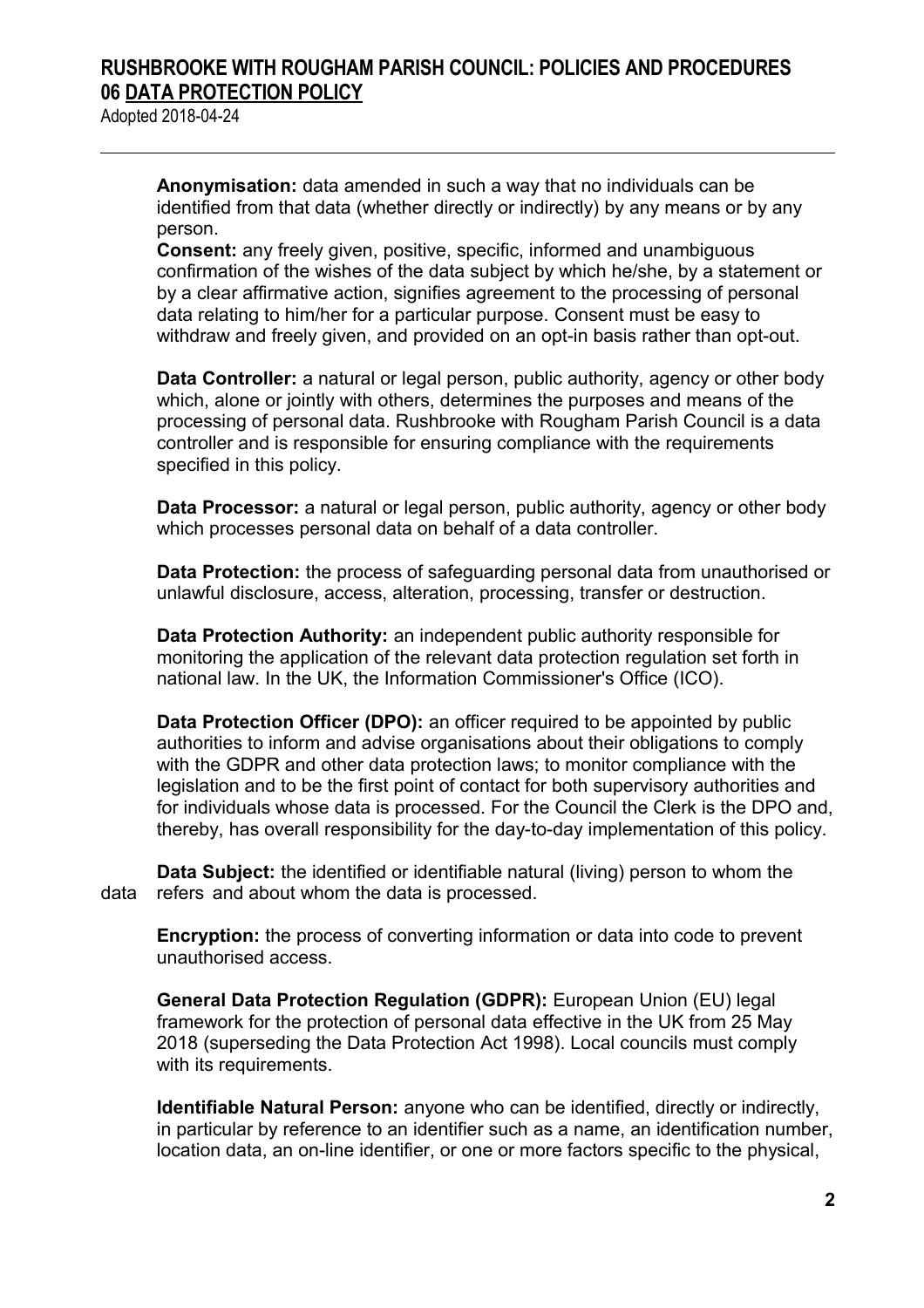Adopted 2018-04-24

physiological, genetic, mental, economic, cultural or social identity of that natural person.

**Personal Data:** any information (including opinions and intentions) which relates to an identified or identifiable natural (living) person, e.g. name, e-mail address, photograph. Identification can be by the personal data alone or in conjunction with any other personal data.

**Personal Data Breach:** a breach of security leading to the accidental or unlawful destruction, loss, alteration, unauthorised disclosure of, or access to personal data transmitted, stored or otherwise processed.

**Privacy Notice:** a Notice from a data controller to data subjects describing how personal data will be used and what rights the data subjects have.

**Process (Processed/Processing):** anything done with/to personal data, whether or not by automated means. Operations performed may include collection, recording, organisation, structuring, storage, adaptation or alteration, retrieval, consultation, use, disclosure by transmission, dissemination or otherwise making available, alignment or combination, restriction, erasure or destruction.

**Pseudonymisation:** Data amended in such a way that no individuals can be identified from that data (whether directly or indirectly) without a 'key' which permits the data to be re-identified.

**Sensitive Personal Data:** described in the GDPR as 'special categories of personal data', refers to personal data pertaining to or revealing racial or ethnic origin, political opinions, religious beliefs, trade union membership, physical or mental health or condition, sexual life or orientation, genetic and/or biometric data.

**Third Party:** any external organisation with which the Council conducts business.

### **4. Personal Data Collected**

- 4.1 Categories of personal collected by the Council include:
	- Names, titles and photographs;
	- ◆ Personnel details, e.g. staff start/leaving dates, education and work histories, academic and professional qualifications, pension references;
	- Contact/client/customer/resident details, e.g. telephone numbers, addresses, e-mail addresses and electoral roll numbers;
	- Where relevant to Council legal obligations or services delivered, or where individuals have provided them to the Council, demographic information, e.g. gender, age, marital status, nationality, family composition, and dependants;
	- Financial information and identifiers in the context of contracts, purchasing and service agreements, e.g. bank account numbers, payment/transaction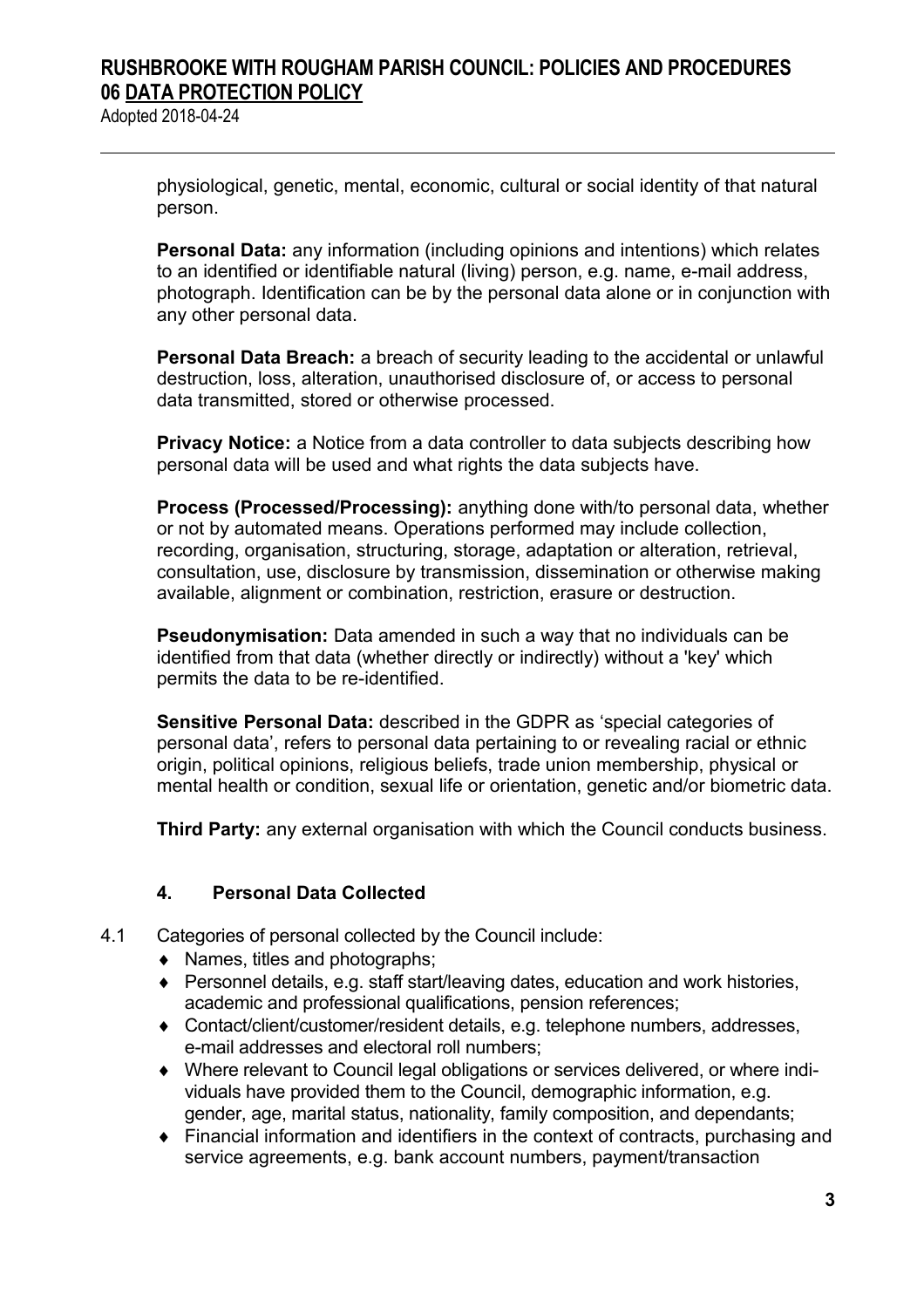Adopted 2018-04-24

identifiers, policy numbers, VAT numbers, claim numbers, National Insurance numbers, pay and pay records, tax code, tax and benefits contributions, expenses claimed;

- Other operational personal data created, obtained, or otherwise processed in the course of carrying out Council activities, including but not limited to, Website visit histories, meeting attendees, logs of visitors, and logs of accidents, injuries and insurance claims;
- ◆ Next of kin and emergency contact information;
- Recruitment information including copies of right to work documentation, references and other information included in a CV or related documents;
- Other staff data (not covered above) including level, performance management information, information for disciplinary and grievance proceedings and personal biographies; and
- Councillor information, e.g. eligibility criteria, register of interests.
- 4.2 The data, as appropriate and where relevant, may include sensitive personal data (special categories of personal data).

### **5. Data Protection Officer**

- 5.1 To demonstrate its commitment to data protection, and to enhance the effectiveness of its compliance efforts, the Council, as required by the GDPR, will appoint a data protection officer (DPO).
- 5.2 The Clerk is the designated DPO and responsible for assisting the controller to monitor compliance with the legislation, this policy and relevant procedures.
- 5.3 Duties include:
	- Keeping the Council and councillors updated about data protection generally including responsibilities, risks and issues.
	- Reviewing all data protection procedures and policies on a regular basis.
	- Keeping up-to-date with the legislation, relevant case law and issues affecting parish councils and informing the Council as needed.
	- Answering questions and queries on data protection from councillors, residents, other authorities, the media, the ICO and others.
	- Responding to individuals, particularly councillors, staff and residents, who wish to know what data is being held on them.
	- Checking and approving with any third parties which handle Council data any contracts or agreement in relation to data processing.
	- Ensuring all systems, services, software and equipment meet acceptable security standards.
	- Checking and scanning security hardware and software regularly to ensure it is functioning properly.
	- Approving data protection statements attached to e-mails, Council pages on the Rushbrooke with Rougham Website, correspondence and similar.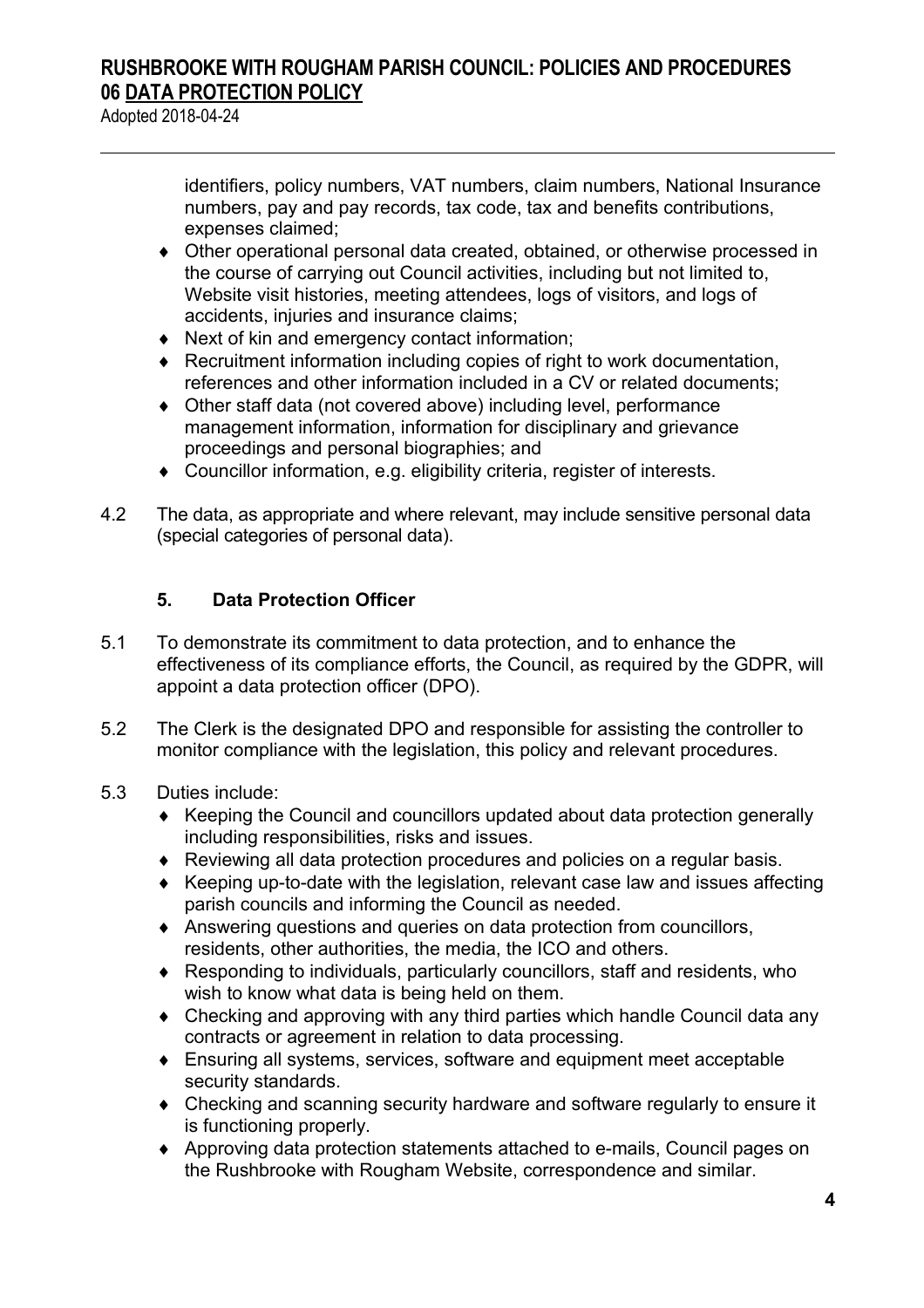Adopted 2018-04-24

- Ensuring the implementation of the appropriate documentation to demonstrate GDPR compliance.
- Monitoring the implementation of and compliance with policies, procedures and the GDPR in general.
- Advising the Council on the data protection implications of any projects or initiatives.
- Recommending to the Council any changes to its Risk Register and governance arrangements in the context of data protection.
- Providing prompt and appropriate responses to subject access requests.
- ◆ Carrying-out data protection audits.

#### **6. Data Protection Principles**

The Council will abide by the principles in the GDPR to govern its collection, use, retention, transfer, disclosure and destruction of personal data. These principles are as follows:

#### **Lawfulness, Fairness and Transparency**

The Council will process personal data fairly and lawfully in accordance with individuals' rights, i.e. personal data will not be processed unless the individual whose details are being processed has consented to this happening. The Council will tell data subjects what processing will occur (transparency), the processing will match the description given to the data subject (fairness), and it will be for one of the purposes specified in the GDPR (lawfulness).

#### **Purpose Limitation**

The Council will specify clearly what the personal data collected will be used for and limit the processing of that personal data to only what is necessary to meet the specified purpose.

#### **Data Minimisation**

Personal data acquired will be adequate, relevant and limited, i.e. only the minimum amount of data will be collected and kept for the processing purpose specified.

#### **Accuracy**

The Council will have in place processes for identifying and addressing out-ofdate, incorrect and redundant personal data to ensure that personal data is accurate and, when retained, kept up-to-date.

#### **Integrity and Confidentiality**

The Council will, wherever possible, store personal data in a way that limits or prevents identification of the data subject. Personal data will be processed in a manner that ensures appropriate security of that data, including protection against unauthorised or unlawful processing and against accidental loss, destruction or damage, using appropriate technical and/or organisational measures.

#### **Accountability**

The Council, as the data controller, will be responsible for, and be able to demonstrate compliance with the GDPR.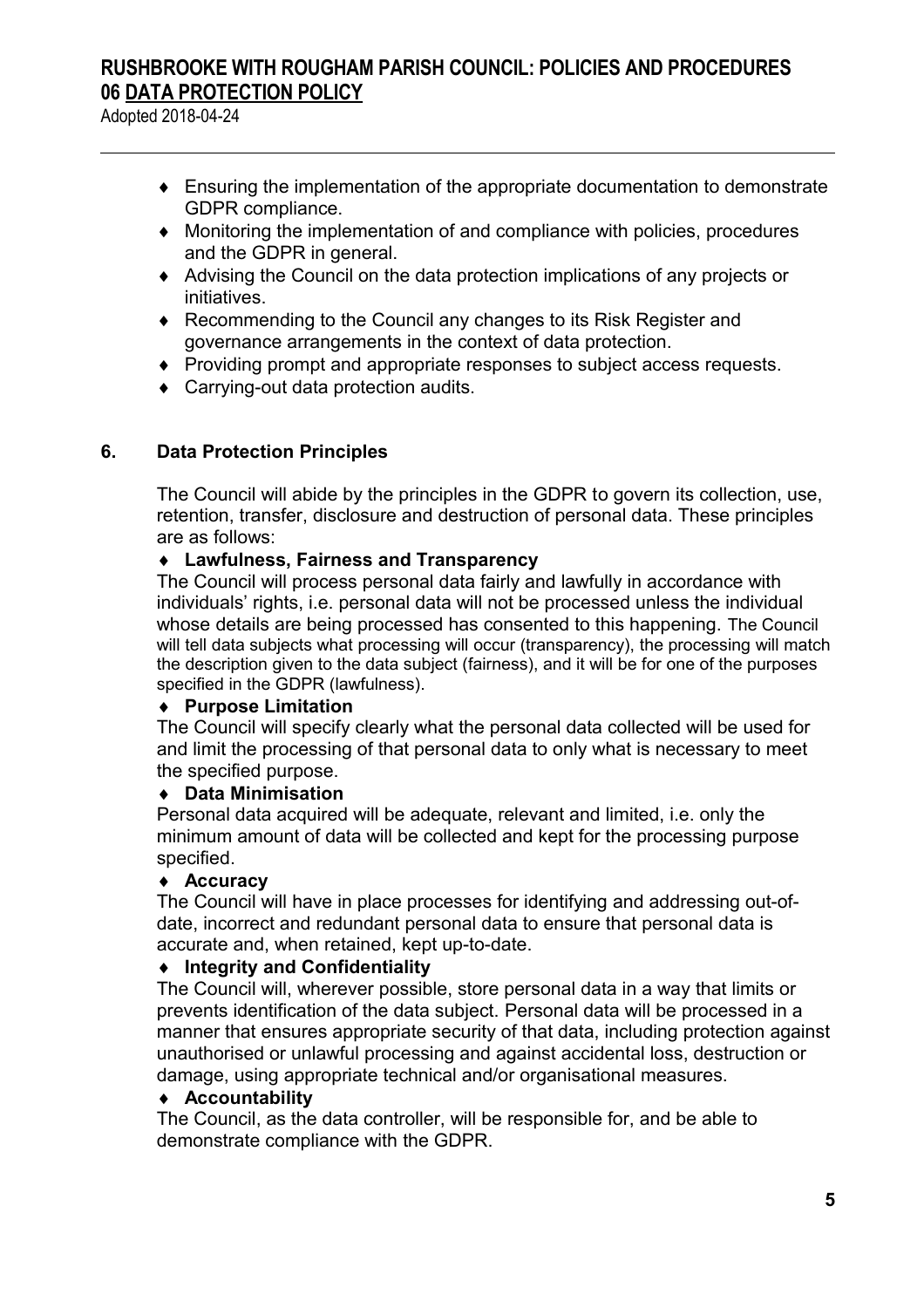Adopted 2018-04-24

#### **7. Purpose**

The Council will use personal data for some/all of the following purposes. To:

- carry out its personnel, administrative, financial, regulatory, payroll and business development functions;
- deliver Council services, i.e. public services, including to understand client needs to provide the services requested;
- confirm the identity of individuals in order to provide some services;
- contact individuals by post, e-mail, telephone or in person;
- $\bullet$  enable the Council to build-up a picture of how it is performing;
- prevent and detect fraud and corruption in the use of public funds and, where necessary, for law enforcement functions;
- enable the Council to meet all legal, statutory and governance obligations;
- ◆ carry out complaints handling;
- ◆ promote the interests of the Council;
- ◆ maintain Council accounts and records:
- ◆ seek views, opinions or comments:
- promote and notify individuals about Council facilities, services, activities, events, councillors, staff and role-holders;
- send individuals communications which have been requested;
- process relevant financial transactions including grants and payments for goods and services supplied to the Council; and
- support projects and help promote the development of initiatives being pursued by local organisations.

### **8. Privacy Notice**

- 8.1 Being transparent and providing accessible information to individuals about how the Council will use their personal data is essential. This will be achieved through a Privacy Notice - a vital means of building trust and confidence with individuals.
- 8.2 Privacy Notices will, as required, be concise, transparent, intelligible and easily accessible. Further, they will be provided free of charge and written in clear and plain language, particularly where aimed at children.
- 8.3 A Privacy Notice will be supplied at the time personal data is obtained if obtained directly from the data subject. Otherwise the Privacy Notice will be provided within a reasonable period of having obtained the data, and certainly within one month.

### **9. Lawful Basis for Processing**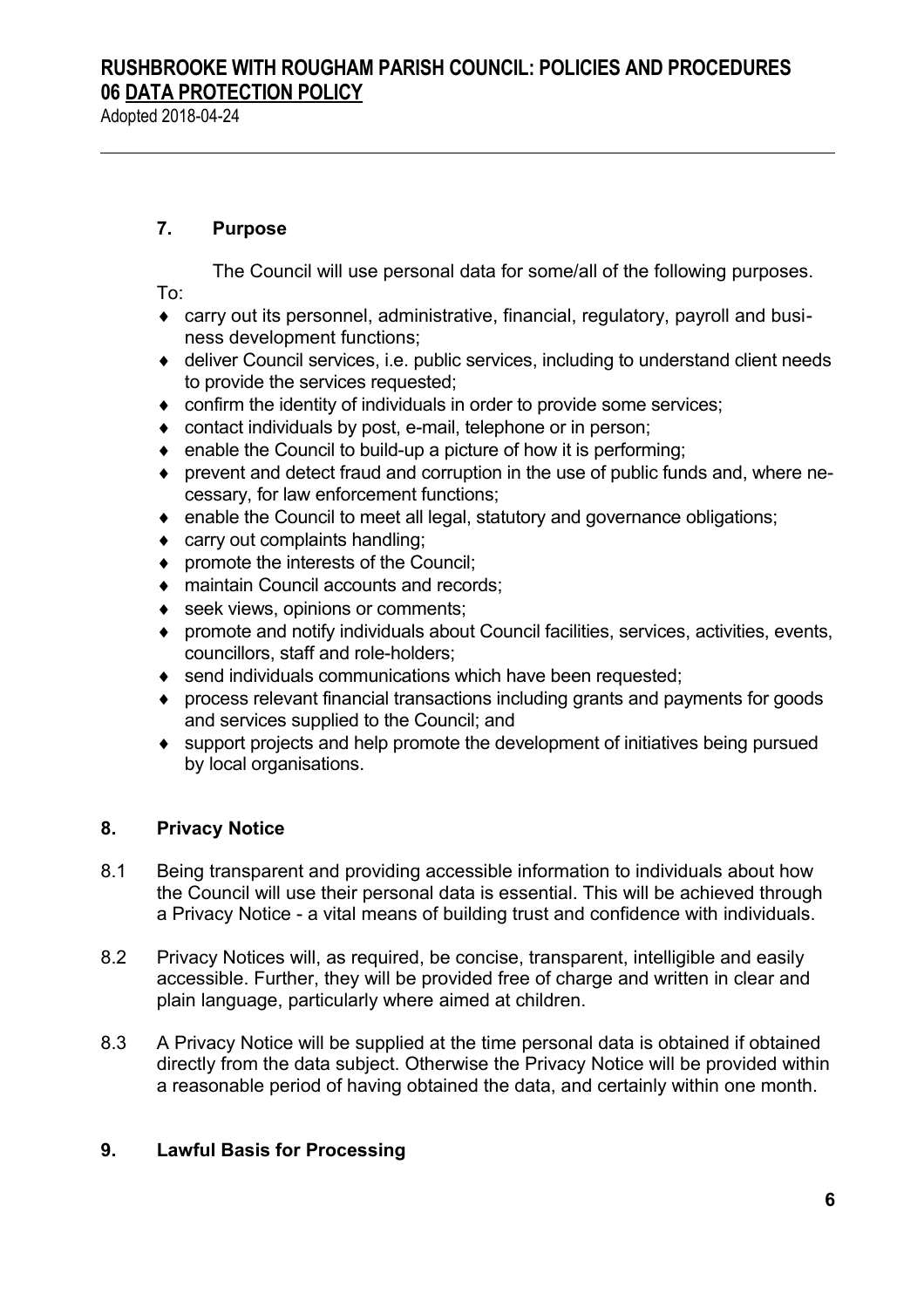Adopted 2018-04-24

- 9.1 The Council will process personal data in accordance with all applicable laws and applicable contractual obligations. More specifically, the Council will not process personal data unless at least one of the six lawful bases (below) for processing requirements is met and documented.
- 9.2 Unless an exemption applies, at least one of these will apply in all cases. It is possible for more than one to apply at the same time. For the majority of the time, the Council is likely to rely on consent (but not for councillors and staff); compliance with a legal obligation (which includes performance of statutory obligations); and/or contractual necessity (with contractors etc.).

**(a) Consent:** the individual has given clear consent for the Council to process his/her personal data for a specific purpose.

**(b) Contract:** the processing is necessary for a contract the Council has with the individual, or because he/she has asked the Council to take specific steps before entering into a contract.

**(c) Legal obligation:** the processing is necessary for the Council to comply with the law (not including contractual obligations).

**(d) Vital interests:** the processing is necessary to protect someone's life.

**(e) Public task:** the processing is necessary for the Council to perform a task in the public interest, i.e. in the exercise of official authority. This covers public functions and powers that set out in law.

Note: This basis is most relevant to the Council as public authority.

**(f) Legitimate interests:** the processing is necessary for the legitimate interests of the data controller or the legitimate interests of a third party unless there is a good reason to protect the individual's personal data which overrides those legitimate interests.

Note: This basis cannot apply to the Council as it is a public authority processing data to perform official tasks.

9.3 The processing of all personal data must be necessary to deliver Council services; and not unduly prejudice any individual's privacy.

### **10. Further Processing**

- 10.1 If Council purposes change, or a new purpose emerges which was not originally anticipated, then a new lawful basis may not be needed provided that the new purpose is compatible with the original purpose. However, this does not apply to processing based on consent. Accordingly, the Council will either seek fresh consent which specifically covers the new purpose, or find a different basis for the new purpose.
- 10.2 In order to assess whether the new purpose is compatible with the original purpose, the Council will take into account:
	- $\bullet$  any link between the initial and new purpose;
	- $\bullet$  the context in which the data was collected in particular, the relationship with the individual and what he/she would reasonably expect;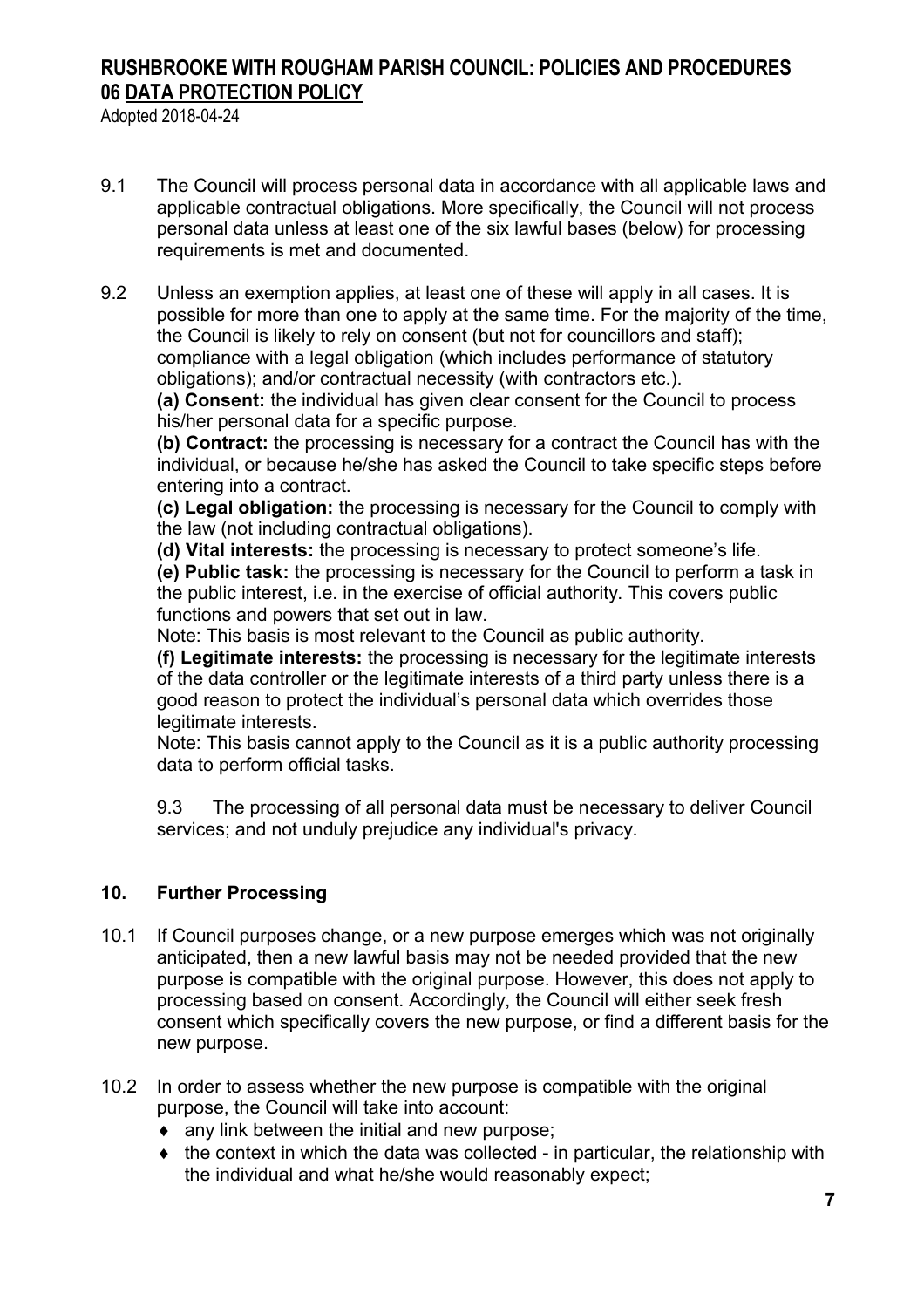Adopted 2018-04-24

- the nature of the personal data, e.g. whether it is special category data or criminal offence data;
- the possible consequences for individuals of the new processing; and
- whether there are appropriate safeguards, e.g. encryption or pseudonymisation.
- 10.3 The above list is not exhaustive and each situation will be carefully examined but, in general, if the new purpose is very different from the original purpose, would be unexpected to, or would have an unjustified impact on the individual, then it is unlikely to be compatible with the original purpose for collecting the data and the Council will identify and document a new lawful basis to process the data for that new purpose.
- 10.4 There are some limited circumstances in which personal data may be further processed for purposes that go beyond the original purpose for which the personal data was collected. The GDPR specifically states that further processing for the following purposes should be considered to be compatible lawful processing operations:
	- archiving purposes in the public interest;
	- ◆ scientific research purposes: and
	- statistical purposes.

### **11. Sensitive Personal Data ('Special Categories of Personal Data')**

11.1 In most cases where the Council processes sensitive personal data it will require explicit consent from the data subject to do this - unless exceptional circumstances apply or the Council is required to do this by law, e.g. to comply with legal obligations to ensure health and safety at work. Any such consent will need to clearly identify what the relevant data is, why it is being processed and to whom it will be disclosed.

- 11.2 Sensitive personal data is information as to:
- $\bullet$  the racial or ethnic origin of the data subject;
- $\bullet$  his/her political opinions;
- his/her religious beliefs or other beliefs of a similar nature;
- whether he/she is a member of a trade union (within the meaning of the Trade Union and Labour Relations (Consolidation) Act 1992);
- his/her physical or mental health or condition;
- $\bullet$  his/her sexual life:
- his/her genetic data;
- his/her biometric data; and/or
- his her sexual orientation.
- 11.3 To process sensitive personal data one of the following should apply. It should be noted that more than one of the criteria (below) can apply at the same time.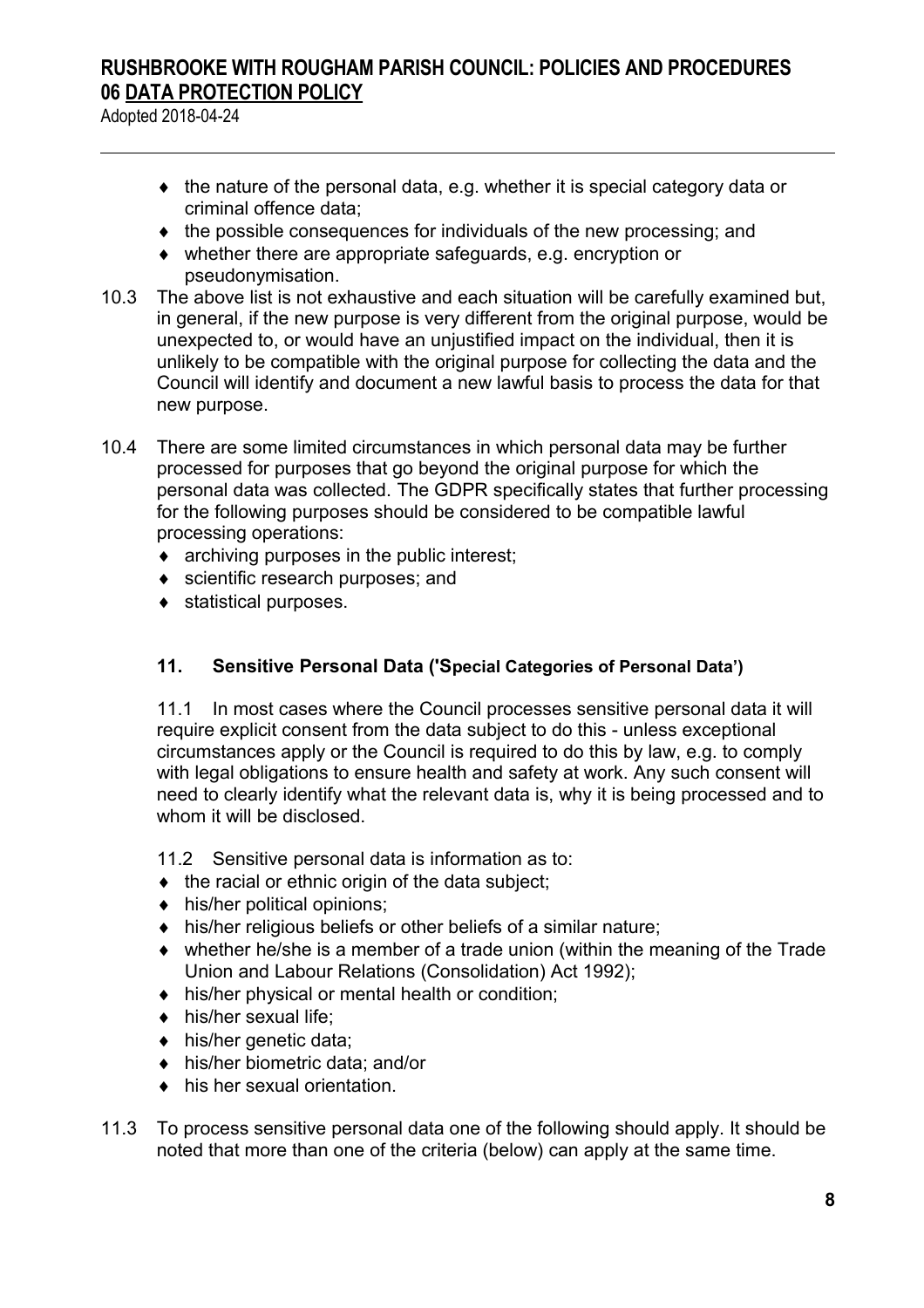Adopted 2018-04-24

- i. **Explicit consent** of the data subject has been obtained (which can be withdrawn).
- ii. **Employment law**  if necessary for employment law or social security or social protection.
- iii. **Vital interests**  e.g. in a life or death situation where the data subject is incapable of giving consent.
- iv. **Charities, religious organisations and not-for-profit organisations**  to further the interests of the organisation on behalf of members, former members or persons with whom it has regular contact such as donors. NB: The Council cannot rely on this lawful basis for processing personal sensitive data.
- v. **Data made public by the data subject** the data must have been made public 'manifestly'.
- vi. **Legal claims** where necessary for the establishment, exercise or defence of legal claims or for the courts acting in this judicial capacity.
- vii. **Reasons of substantial public interest**  where proportionate to the aim pursued and the rights of individuals are protected.
- viii.**Medical diagnosis or treatment** where necessary for medical treatment by health professionals including assessing work capacity or the management of health or social care systems.
- ix. **Public health** where necessary for reasons of public health, e.g. safety of medical products.
- x. **Historical, statistical or scientific purposes** where necessary for statistical purposes in the public interest for historical, scientific research or statistical purposes.

11.4 In the Council context the most relevant lawful bases for processing under special category data are likely to be (i), (ii) and (vii), namely:

- ◆ Explicit consent from a person;
- Employment law (for staff);
- Reasons of substantial public interest in performing the public authority role of the Council.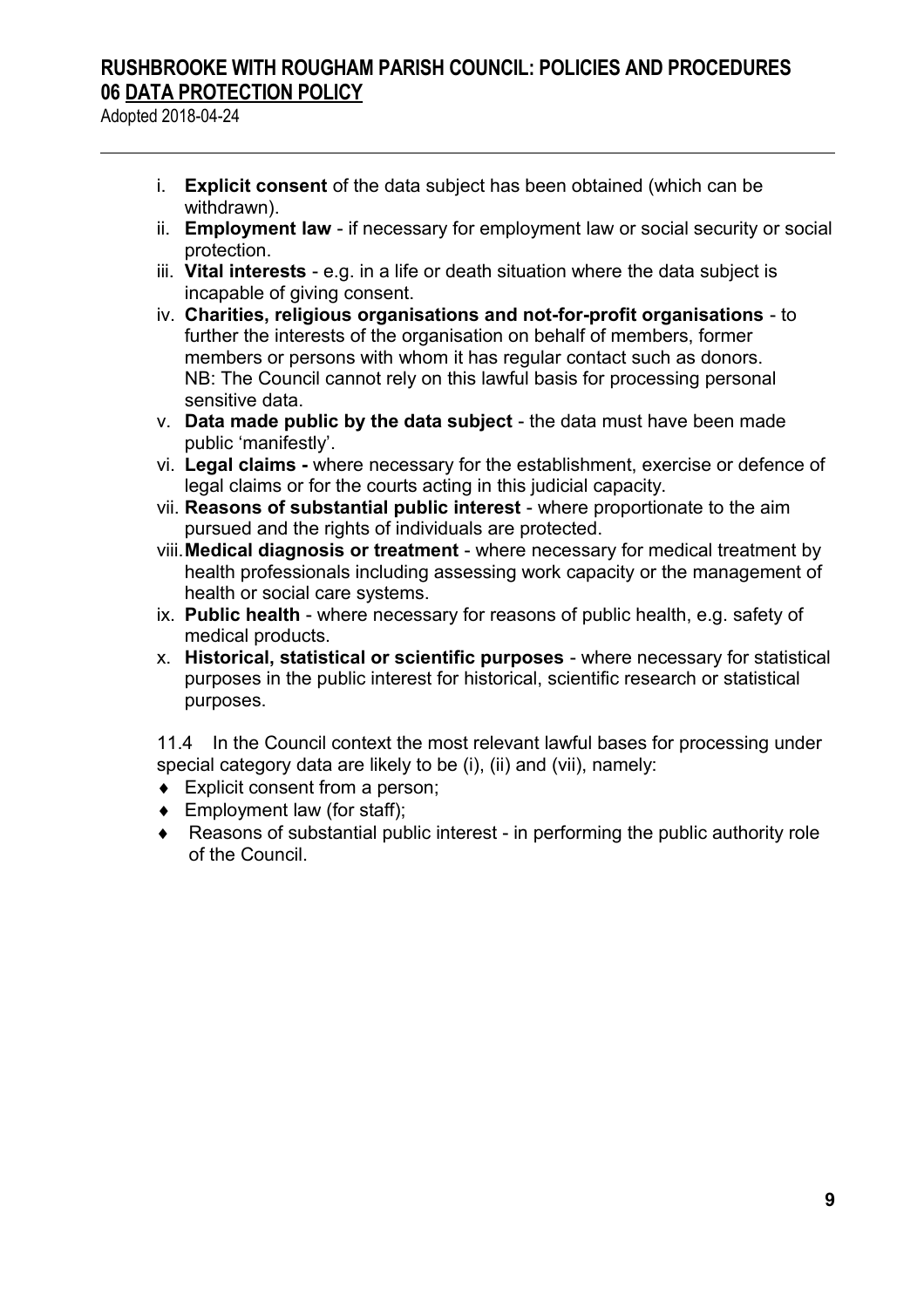Adopted 2018-04-24

#### **12. Consent**

- 12.1 Consent requires 'clear affirmative action'. Where the Council relies on consent as the lawful basis for processing any personal data, it will only do so where that has been freely given, is specific, informed, unambiguous and able to be withdrawn. As appropriate, it will record how and when the consent was obtained. Signed copies of consent forms will be collected with the issue of general Privacy Notices.
- 12.2 For councillors and staff, the Council will not rely on consent because consent must be freely given. As it is necessary to process certain personal data for councillors and staff to allow them to perform their roles, and the balance of power between them and the Council is unequal, consent cannot be said to be 'freely given'. Thus, councillors and staff will not need to sign consent forms but will need to be issued with Privacy Notices.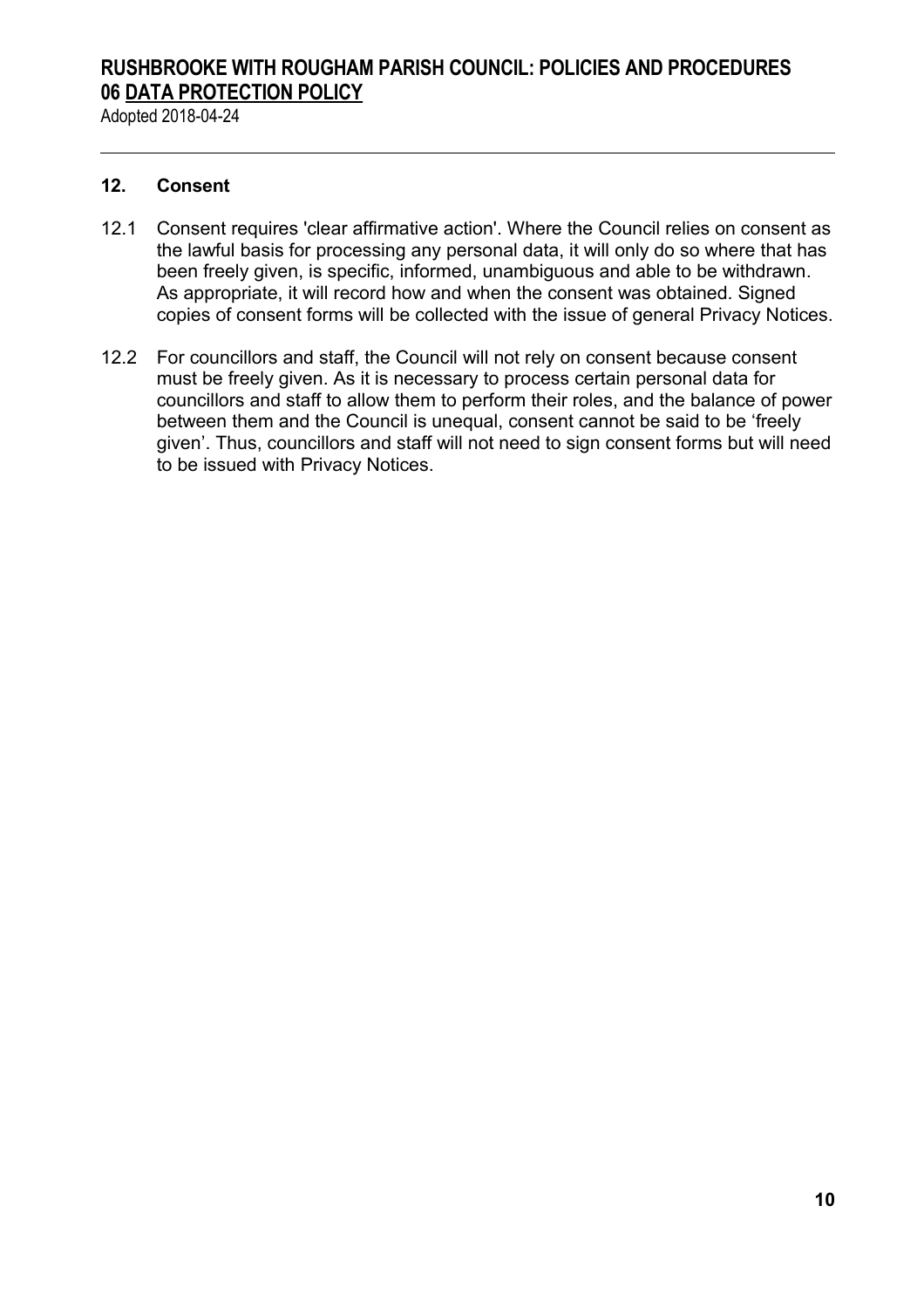Adopted 2018-04-24

#### **13. Children's Data**

- 13.1 The Council recognises that the GDPR boosts the protection of children's personal data. The Regulation restricts the age at which data subjects can lawfully give consent, introduces rules for the language used in consent requests targeted at children and regulates the way online ('information society') services obtain children's consent.
- 13.2 In the Regulation the default age at which a person is no longer considered a child is 16 but, the UK (as permitted by the GDPR) will operate with the adjusted limit of 13 (subject to Parliamentary approval). Data controllers cannot seek consent from anyone under that age but only from a person holding parental responsibility and they must make 'reasonable efforts' to verify that the person providing that consent is, indeed, a parental figure.
- 13.3 Where services are offered directly to a child, the Council will ensure, as a data controller, that Privacy Notices are written in a clear, plain way that a child will understand.

#### **14. Data Security and Storage**

- 14.1 The Council will adopt physical, technical, and organisational measures to provide for the security of personal data. This includes the prevention of loss or damage, unauthorised alteration, access or processing, and other risks to which it may be exposed by virtue of, in particular, human action or the physical, technical or natural environment. Measures will include the following:
	- when data is stored on printed paper, it will be kept in a secure place where it cannot be accessed by unauthorised personnel;
	- $\bullet$  printed personal data will, as necessary, be shredded when it is no longer needed;
	- personal data stored on a computer will be protected by strong passwords that are changed regularly;
	- personal data will not be stored on portable media, e.g. CDs, memory sticks;
	- personal data will be regularly backed-up on external hard drives, with one held by the DPO and one by the Chairman of the Council; and
	- personal data will not be saved directly to mobile devices such as laptops, tablets or smartphones.

14.2 Where other organisations process personal data in the context of services being delivered to or provided on behalf of the Council the DPO will establish what, if any, additional specific data security arrangements need to be implemented in contracts or agreements with those third party organisations.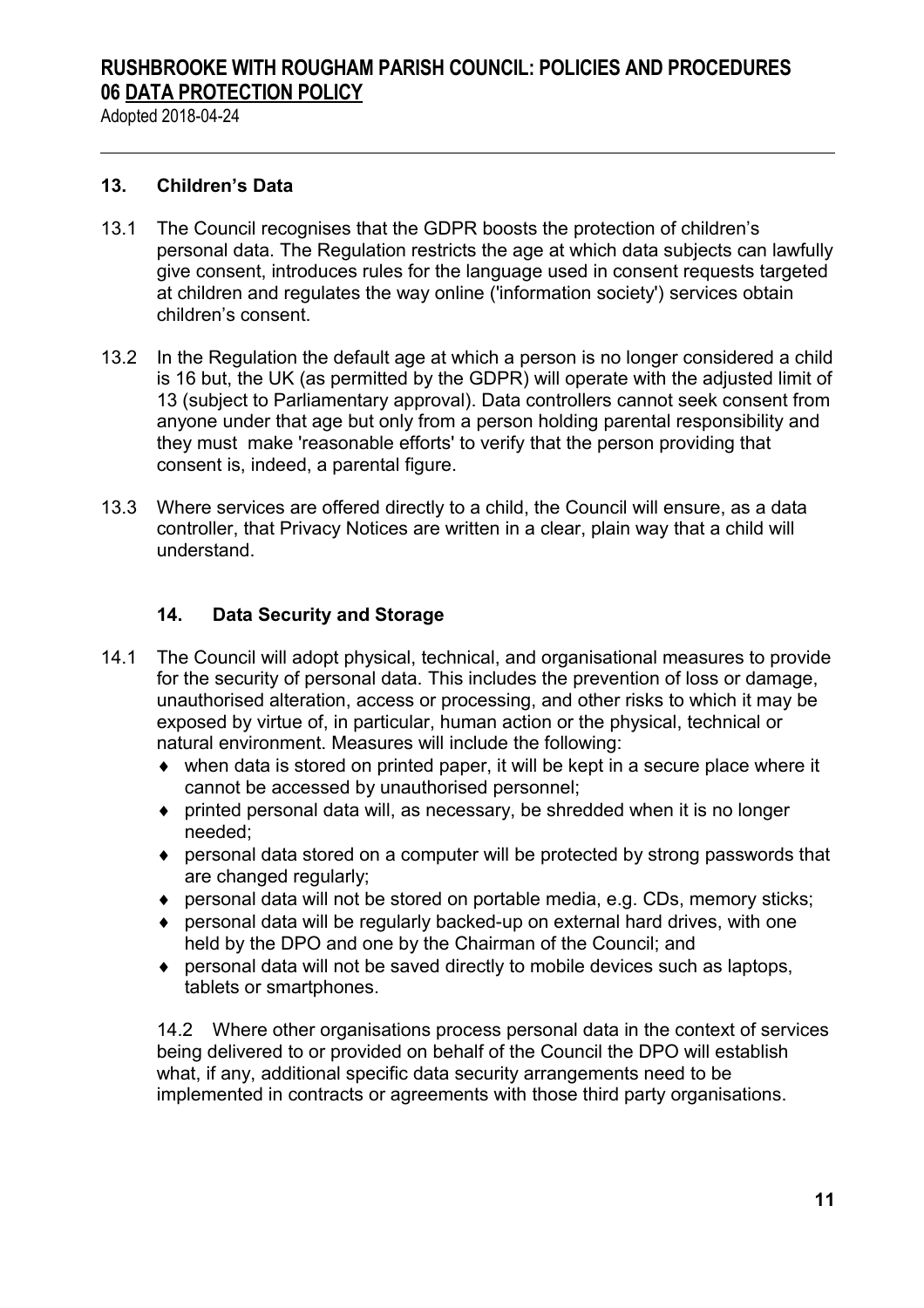Adopted 2018-04-24

#### **15. Data Retention**

15.1 To ensure fair processing, the Council will not retain personal data for longer than is necessary in relation to the purpose(s) for which it was originally collected, or for which it was further processed. What is necessary will depend on the circumstances of each situation, taking into account the reasons that the personal data was obtained, but will be determined in a manner consistent with legal obligations and Council data retention guidelines.

15.2 The length of time for which the Council needs to retain personal data is set out in its Data Records and Retention Policy which takes into account the legal and contractual requirements, both minimum and maximum, that influence the retention periods set forth in its schedule. All personal data will be securely and safely deleted or destroyed as soon as possible where it has been confirmed that there is no longer a need to retain it.

### **16. Subject Access Requests**

- 16.1 Data subjects are entitled (subject to certain exceptions) to request and be provided with access to information held about them. They have the right to be given this information in a permanent form (hard copy) at the earliest and certainly within one month from receipt.
- 16.2 Data subjects are entitled to obtain, based upon a request made in writing to the Council and upon successful verification of their identity, the following information about their own personal data:
	- The purposes of the collection, processing, use and storage of their personal data.
	- The source(s) of the personal data, if it was not obtained from the data subject.
	- The categories of personal data stored for the data subject.
	- The recipients or categories of recipients to whom the personal data has been or may be transmitted, along with the location of those recipients.
	- The envisaged period of storage for the personal data or the rationale for determining the storage period.
	- The use of any automated decision-making, including profiling.
	- The existence of the right to request rectification or erasure of personal data or the restriction of processing of personal data concerning the data subject or to object to such processing.
	- ◆ The right to lodge a complaint with the ICO.
- 16.3 Situations may arise where providing information requested by a data subject would disclose personal data about another individual. In such cases, information will be redacted or withheld as necessary or appropriate to protect that person's rights.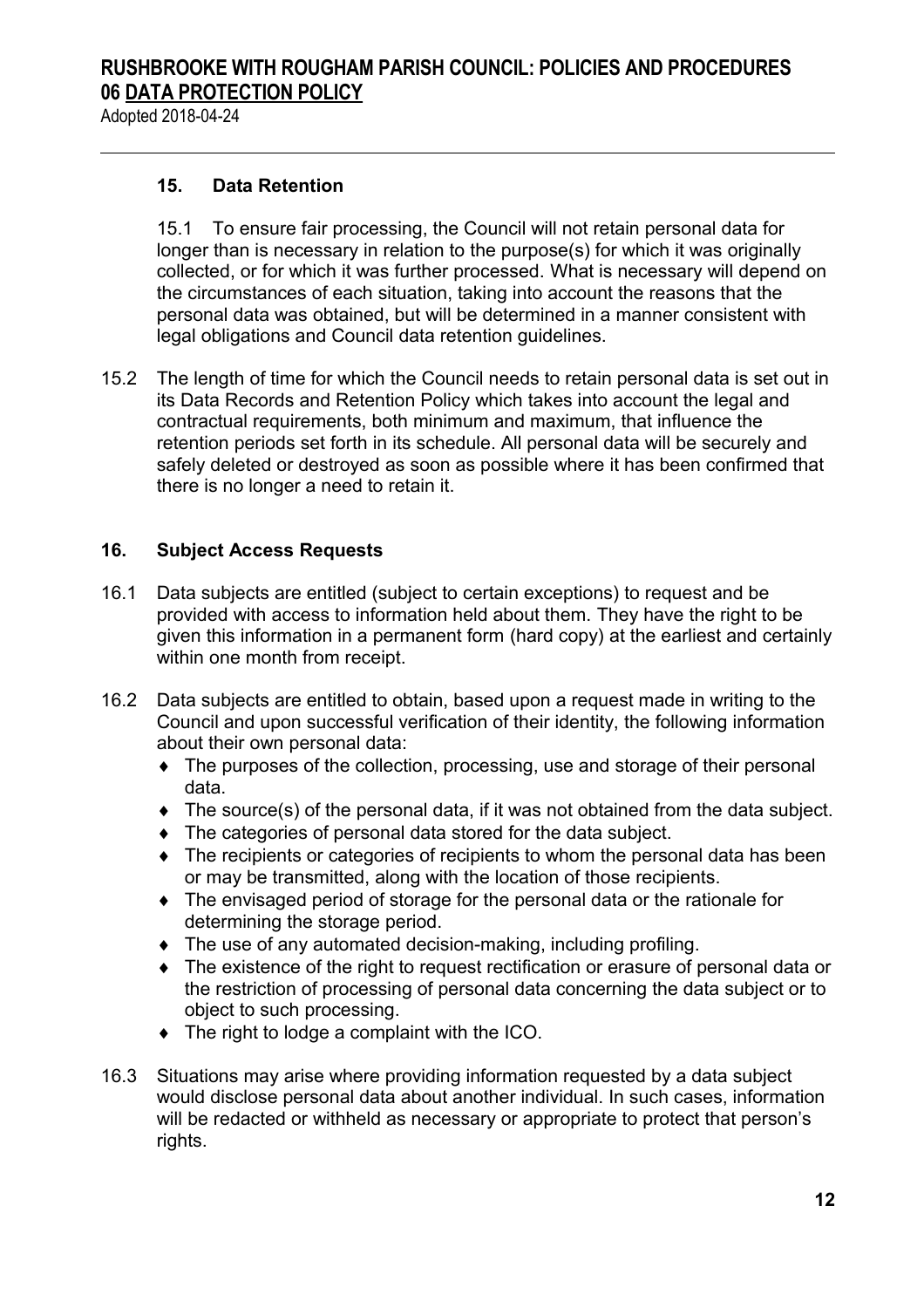Adopted 2018-04-24

#### **17. Data Subject Rights**

- 17.1 The Council fully acknowledges the rights of individuals, as specified in the GDPR, and will seek to ensure compliance with those rights at all times. When an individual seeks to exercise any of his/her rights, in order to process the request the Council may need to verify the identity of the individual for his/her security.
- 17.2 Written requests received from data subjects in relation to the rights below will be directed to and dealt with by the DPO who will log each request as it is received and ensure an appropriate and compliant response at the earliest and certainly within one month from receipt.

#### **The right to be informed**

Individuals have the right to be given 'fair processing information', usually through a Privacy Notice, which will include an explanation of the lawful basis for the processing of their data, details of data retention periods and their right to complain to the ICO if they believe that there is a problem in the way that the Council deals with their personal data.

#### **The right of access (including subject access requests)**

The Council will respond to subject access requests without undue delay and in any case within one month of receipt of the request. Requests will be refused or a 'reasonable fee' charged' should they be manifestly unfounded, excessive or repetitive.

#### **The right to rectification (correction)**

The Council will ensure that, when necessary, individuals can readily exercise the right to have their personal data corrected if it is inaccurate or incomplete.

#### **The right to erasure (also known as the right to be forgotten)**

The Council will enable the right of data subjects to request the removal or erasure of their personal data, e.g. if it is no longer necessary to process their data, the individual objects to such processing and/or the individual withdraws consent. However, if the purposes for which the data was collected still exist, then a person will not be able to request the deletion of that data, unless it was given by consent and he/she is withdrawing his/her consent.

#### **The right to restrict processing**

Individuals have the right to restrict processing of their personal data in certain circumstances, e.g. if a person believes his/her personal data is inaccurate or he/she objects to the processing. If processing is restricted, the Council can still store the data but cannot otherwise use the data.

#### **The right to data portability**

Data subjects will have the right to request that their personal data be provided to them (or a third party) in a machine-readable portable format free of charge. The Council will comply with such requests without undue delay and in any event within one month of receipt of the request.

#### **The right to object**

Individuals have the right to object to processing in certain circumstances, e.g. if the Council has relied on one lawful ground to process data without consent and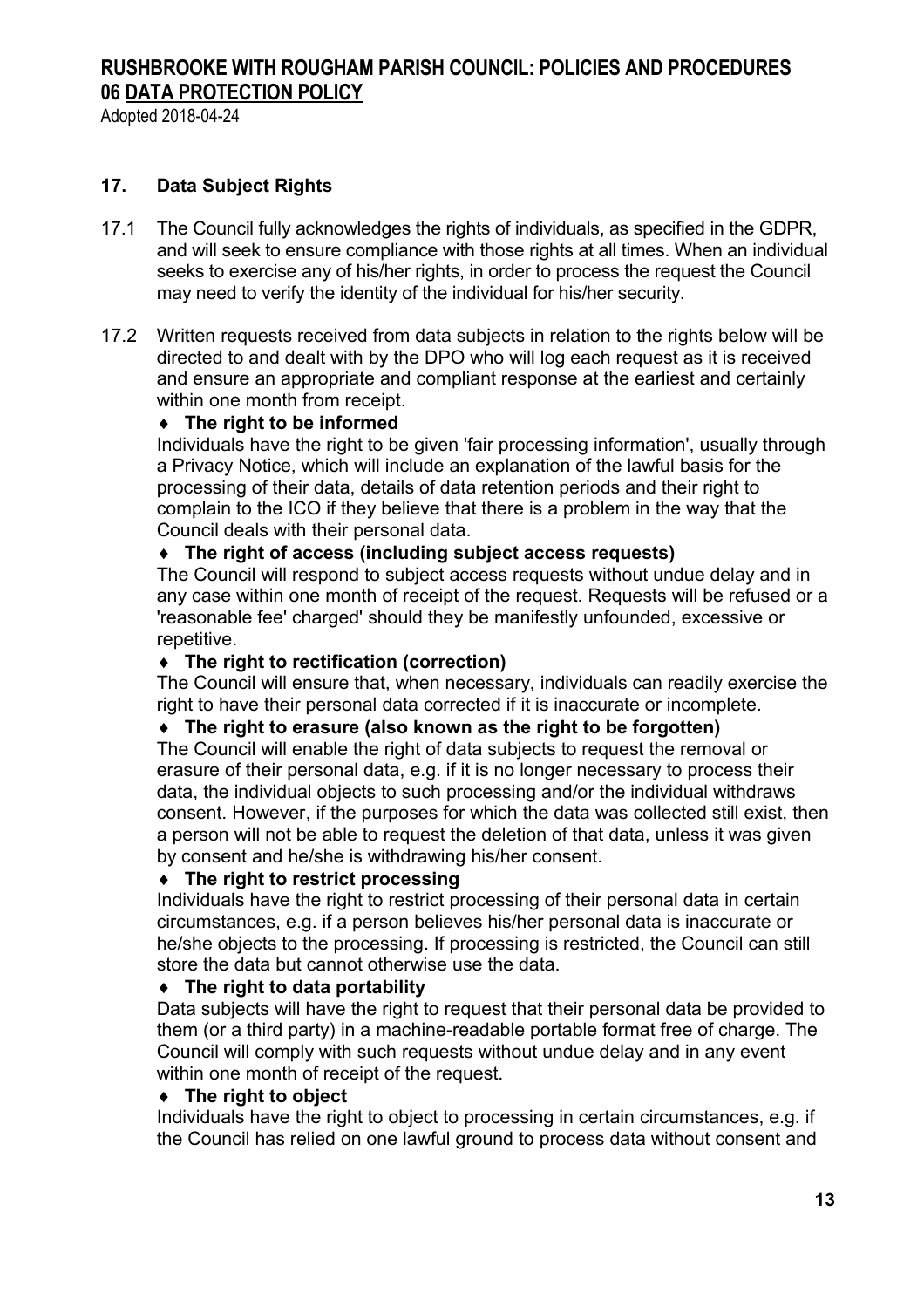Adopted 2018-04-24

an individual is not happy with this then he/she has the right to object to the Council processing his/her data.

 **The right not to be subject to automated decision-making including profiling**

The GDPR provides protection against the risk that a potentially damaging decision is taken without human intervention. .

17.3 Individuals also have the right to lodge a complaint with the ICO (Tel.: 0303 123 1113; e-mail:<https://ico.org.uk/global/contact-us/email/>or at the Information Commissioner's Office, Wycliffe House, Water Lane, Wilmslow, Cheshire SK9 5AF).

### **18. Sharing Information, Transfers and Third Parties**

- 18.1 It is likely that the Council will need to share personal data with some or all of the following (but only where necessary):
	- Council suppliers and contractors, e.g. where a commercial provider is asked to publish or distribute newsletters on behalf of the Council, to maintain database software or host Council information on a Website.
	- Other local authorities or not-for-profit bodies with which the Council is engaged.
- 18.2 The Council will only transfer personal data to, or allow access by, third parties when it is assured that the information will be processed legitimately and protected appropriately by the recipient.

18.3 There are restrictions on international transfers of personal data. Personal data will not be transferred anywhere outside the UK without reference to the DPO and the acquisition of appropriate advice.

- 18.4 Specific consent from the data subject will be obtained prior to transferring his/her data outside the European Economic Area (EEA). Any personal data transferred to countries or territories outside the EEA will only be placed on systems complying with measures giving equivalent protection of personal rights either through international agreements or contracts approved by the European Union.
- 18.5 Council information on the Rushbrooke with Rougham Website is accessible from overseas so on occasion some personal data, e.g. in a newsletter, may be accessed from anywhere in the world.

### **19. Training and Awareness**

19.1 Councillors and staff will, as appropriate, receive training on and be made fully aware of this policy. New councillors and staff will be formally briefed as part of the induction process. Further awareness and training will be provided as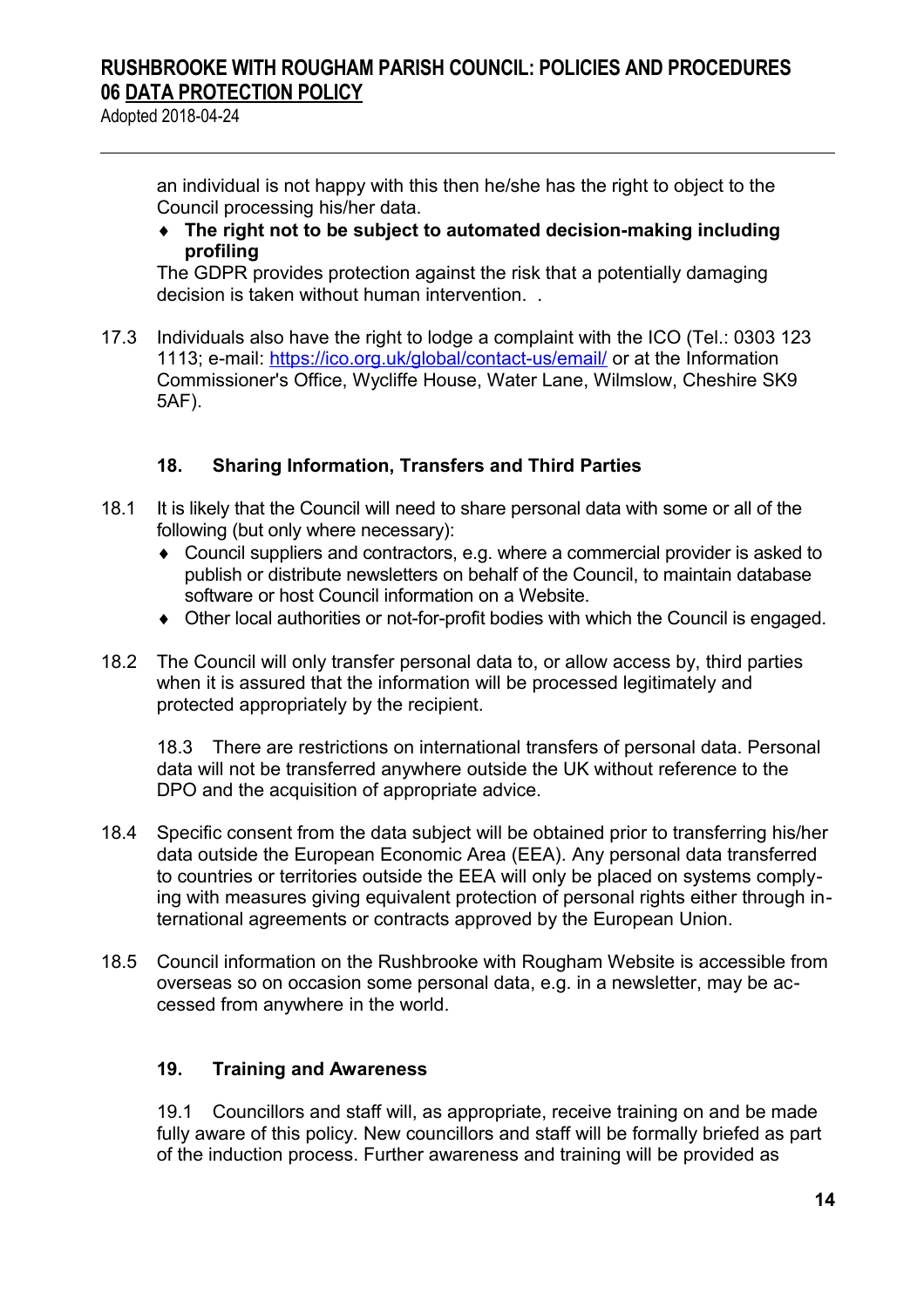Adopted 2018-04-24

needed and certainly whenever there is either a substantial change in the law or Council policy and procedure.

- 19.2 Training and procedural guidance will consist, at a minimum, of the following elements:
	- $\bullet$  the data protection principles;
	- each person's duty to use and permit the use of personal data only by authorised persons and for authorised purposes;
	- $\bullet$  the need for, and proper use of, the forms and procedures adopted to implement this policy;
	- $\bullet$  the correct use of passwords and other security mechanisms;
	- $\bullet$  the importance of limiting access to personal data by, e.g. using passwordprotected e-mail and logging-out when systems/PCs are unattended;
	- securely storing manual files, print-outs and electronic storage media; and
	- ensuring the proper disposal of personal data by, e.g. using secure shredding facilities.

#### **20. Privacy by Design and Default**

Privacy by design is an approach to projects and initiatives that promotes privacy and data protection compliance from the start. The DPO will be responsible for conducting any privacy impact assessments and ensuring that all appropriate projects commence with and include a privacy plan which is then maintained throughout the project lifecycle.

#### **21. Data Audit, Personal Data Register and Risk Register**

- 21.1 To confirm that an adequate level of compliance is being achieved by the Council in relation to this policy, the DPO will carry out an annual data protection compliance audit and report on that audit to the full Council.
- 21.2 That audit will be used to identify and manage risks, and will be used to inform both the Council Risk Register and Council Register of Personal Data. The latter contains information on what data is held, where it is stored and for how long, how it is used, who is responsible and any further regulations or retention timescales that may be relevant.

### **22. Reporting Personal Data Breaches**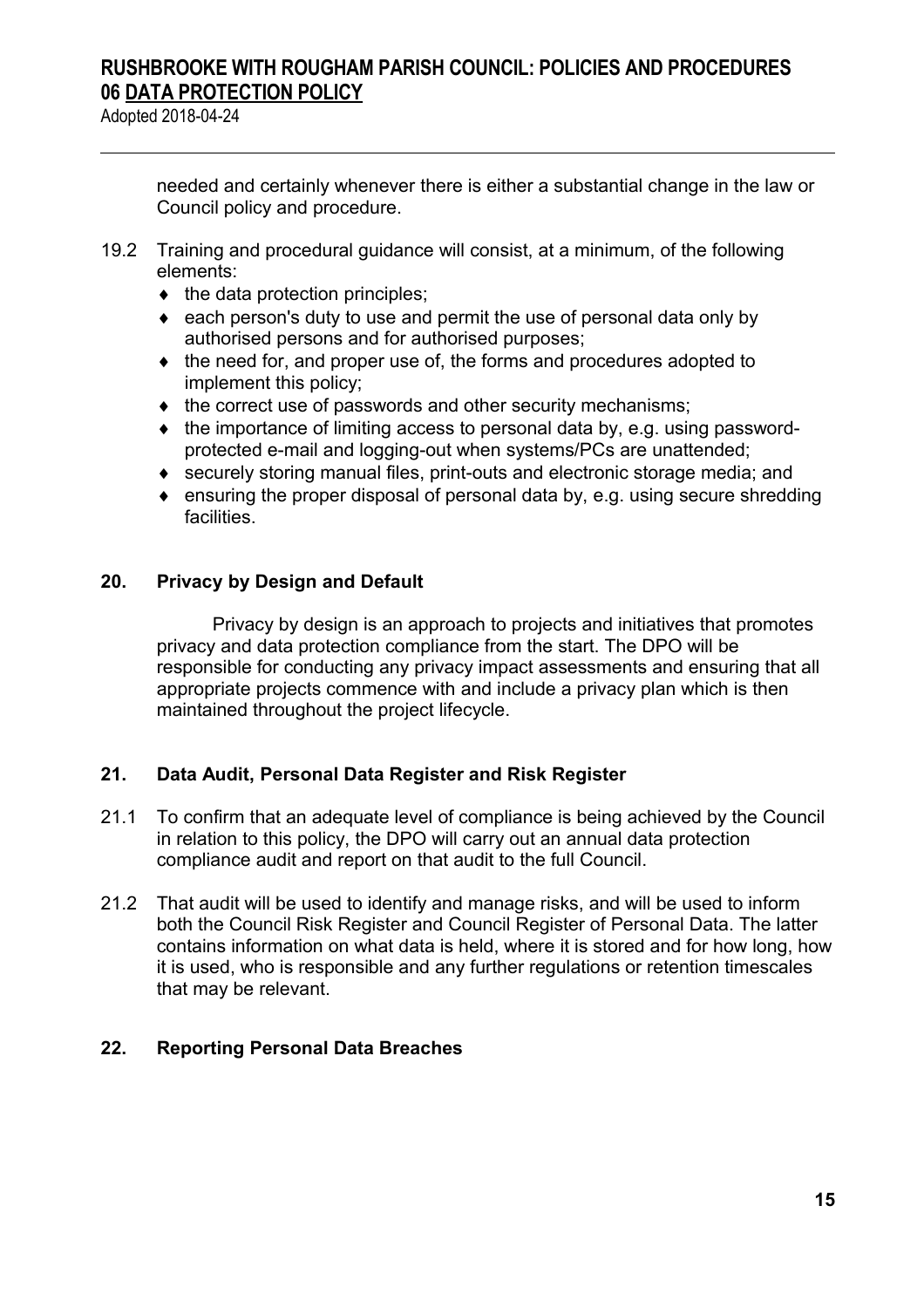Adopted 2018-04-24

- 22.1 A personal data breach is one that leads to the accidental or unlawful destruction, loss, alteration, unauthorised disclosure of, or access to personal data. The GDPR makes informing the ICO and the individuals affected compulsory in certain circumstances, e.g. where there is a high risk to the individuals involved, e.g. through identity theft.
- 22.2 Where an individual and/or data subject suspects and reports that a potential personal data breach has occurred the DPO will, as soon as possible, seek a description of the circumstances. This allows the Council, through the DPO, to:
	- $\bullet$  investigate the (potential) failure;
	- if a breach is confirmed, to follow the relevant authorised procedure based on the criticality and quantity of the personal data involved;
	- $\bullet$  effect, at the earliest, any remedial steps necessary;
	- ◆ notify the ICO if sufficiently serious: and
	- document the failure in a register of compliance failures.
- 22.3 In the event of a severe breach, an extraordinary meeting of the Council will be convened to co-ordinate and manage the response to the breach.
- 22.4 Data breaches will be reported (where applicable) to the ICO within 72 hours (GDPR requirement) of the breach and will include the potential scope and cause of the breach, mitigation actions planned and measures to address the problem.

#### **23. Failure to Comply**

23.1 The Council is fully committed to compliance with this policy and any failure in that regard will be viewed as extremely serious given that such failure, by a councillor or member of staff, will put both the individual and the Council at risk.

23.2 Failure to comply may lead to disciplinary action against staff, a councillor breaching the Suffolk Local Code of Conduct, a formal complaint by a data subject which may lead to action by the ICO and possible fine, and reputational damage to the Council.

#### **24. Revisions**

The DPO is responsible, and accountable to the Council, for the maintenance and accuracy of this policy. Notice of revisions, both significant and otherwise, shall be provided to the Council for approval at the earliest opportunity. Below are other Council documents that relate to and/or are referenced by this policy:

- ◆ Data Records and Retention Policy
- ◆ Standing Orders
- ◆ Freedom of Information Publication Scheme